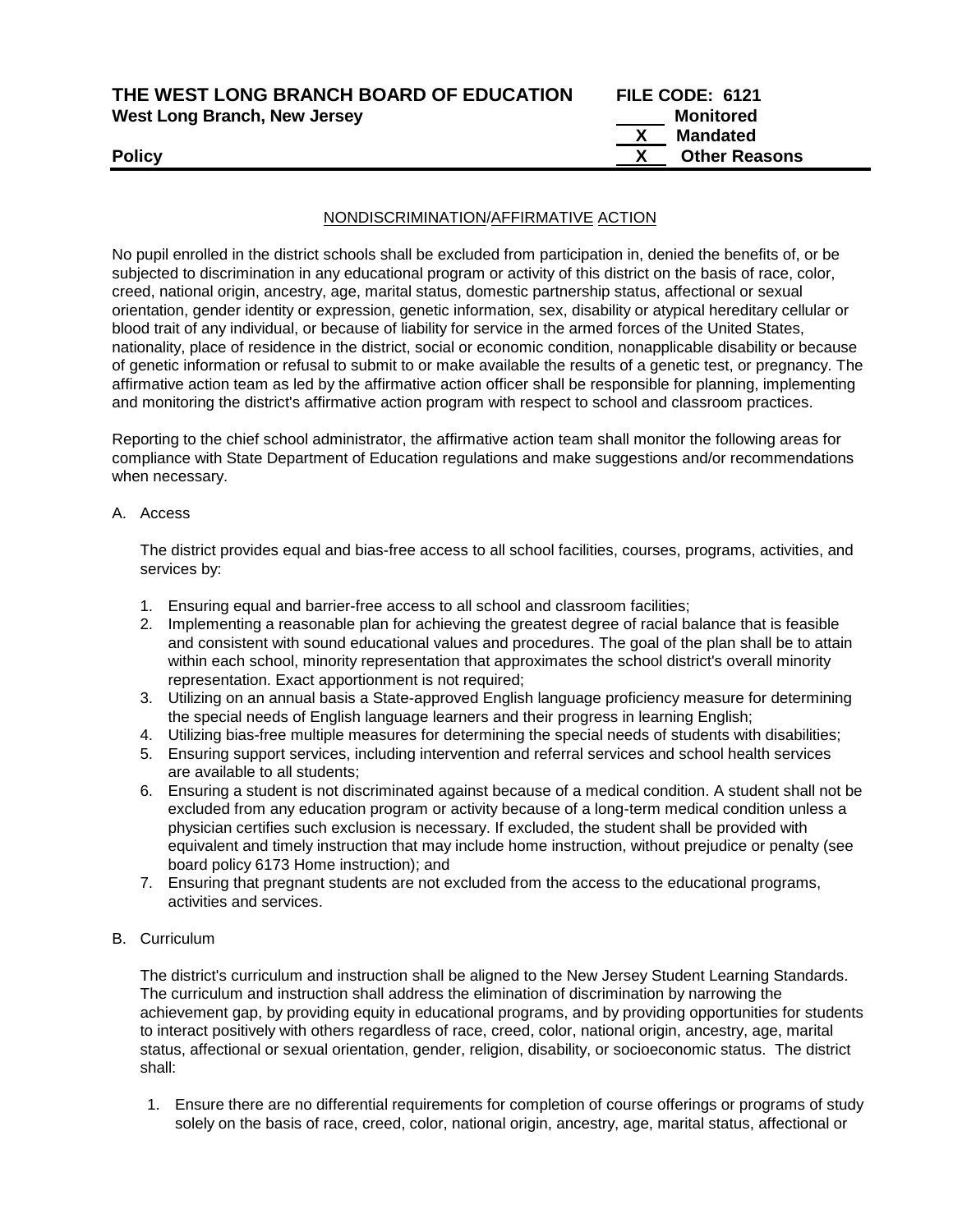## File Code: 6121

## NONDISCRIMINATION/AFFIRMATIVE ACTION (continued)

sexual orientation, gender, religion, disability, or socioeconomic status;

- 2. Ensure courses shall not be offered separately on the basis of race, creed, color, national origin, ancestry, age, marital status, affectional or sexual orientation, gender, religion, disability, or socioeconomic status. Portions of classes that deal exclusively with human sexuality may be conducted in separate developmentally appropriate sessions for male and female students, provided the course content for such separately conducted sessions is the same;
- 3. Reduce or prevent the underrepresentation of minority, female, and male students in all classes and programs, including gifted and talented, accelerated, and advanced classes;
- 4. Ensure schools demonstrate the inclusion of a multicultural curriculum in its instructional content, materials, and methods, and ensuring students understand the basic tenets of multiculturalism;
- 5. Ensure African-American history, as well as the history of other cultures, is infused into the curriculum and taught as part of U.S. history;
- 6. Ensure instruction on the Holocaust and other acts of genocide is included in the curriculum of all elementary and secondary schools, as developmentally appropriate.

## C. Counseling Services

Students shall have access to adequate and appropriate counseling services:

- 1. When informing students about possible careers or professional or vocational opportunities options presented shall not be restricted or limited on the basis race, creed, color, national origin, ancestry, age, marital status, affectional or sexual orientation, gender, gender identity or expression, religion, disability, or socioeconomic status;
- 2. Tests or guidance or counseling materials that are biased or stereotyped shall not be used.
- D. Physical Education, Athletic Programs, Extracurricular Activities

The district's physical education and athletic programs shall be equitable and co-educational and shall not discriminate on the basis of protected class status including:

- 1. Separate restroom, locker room, and shower facilities on the basis of gender, but such facilities provided for students of each gender shall be provided and shall be comparable;
- 2. Separate teams for the two sexes may be operated in one or more sports or single teams open competitively to members of both sexes, as long as the athletic program as a whole provides equal opportunities for students of both sexes to participate in sports at comparable levels of difficulty and competency; and
- 3. The activities comprising the school athletic programs shall receive equitable treatment, including, but not limited to, staff salaries, purchase and maintenance of equipment, quality and availability of facilities, scheduling of practice and game time, length of season, and all other related areas or matters.
- E. Staff training

The affirmative action officer shall suggest a program of inservice training for school personnel designed to identify and solve problems of bias in all aspects of the school program. An equity inservice program shall be held on a continuing basis for all staff and for parents and community members as needed to facilitate participation and support.

## Appeals

Grievances related to equity in school and classroom shall be submitted to the affirmative action officer. Any individual may petition the Commissioner in writing to resolve a dispute arising related to equity in school and classroom.

Adopted: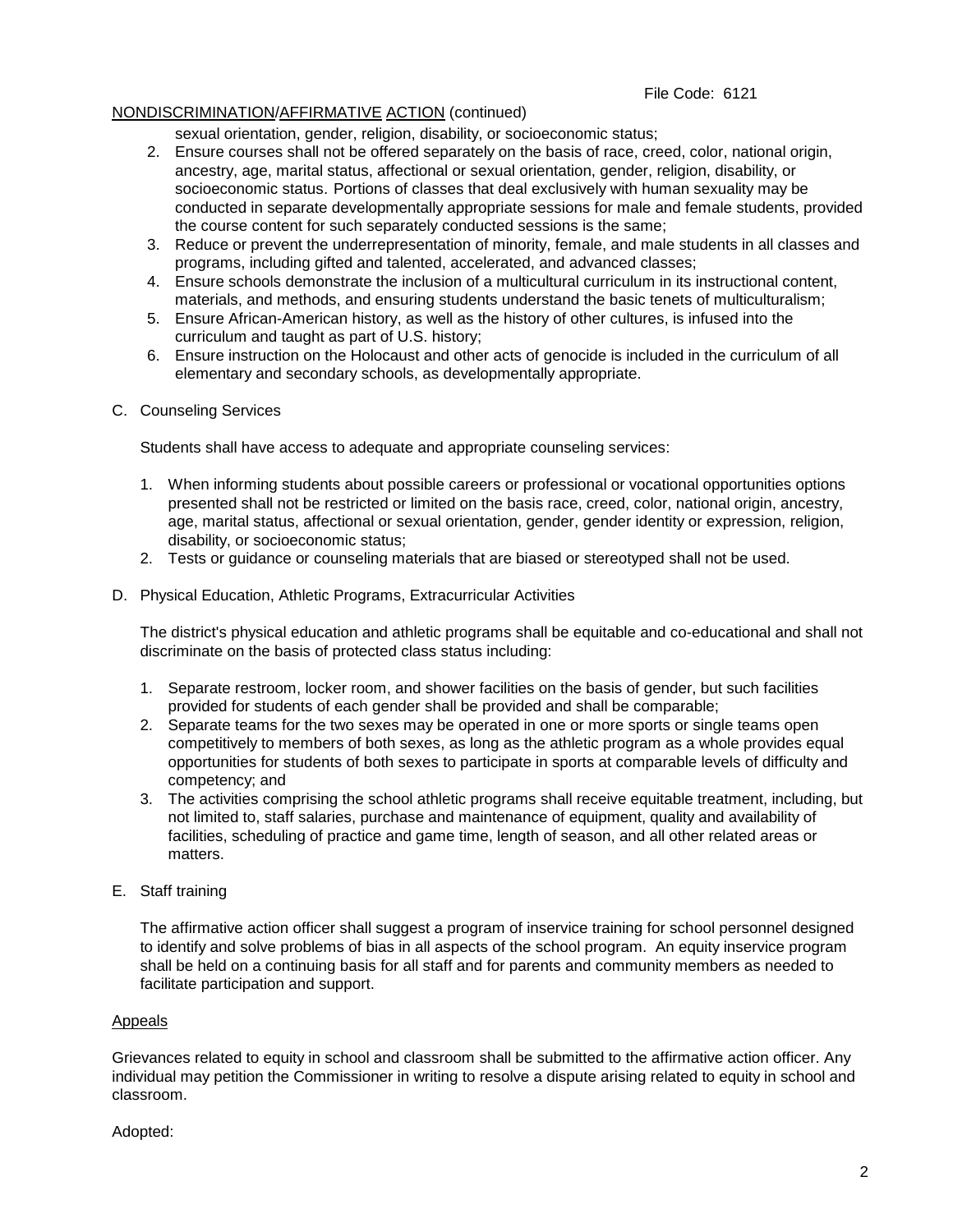# NONDISCRIMINATION/AFFIRMATIVE ACTION (continued) NJSBA Review/Update: Readopted: October 18, 2016

#### Key Words

Affirmative Action, Nondiscrimination, Curriculum, Instructional Materials, Textbooks

| Legal References: N.J.S.A. 10:5-1 et seq.  | N.J.S.A. 18A:4A-1 et seq.<br>N.J.S.A. 18A:18A-17<br>N.J.S.A. 18A:35-1<br>N.J.S.A. 18A:36-20<br><u>N.J.S.A.</u> 18A:37-14-19                                                                                                                                                                                                                                                                                                                                                                                                                                                                                      |  | Law Against Discrimination<br>New Jersey Commission on Holocaust Education<br>Facilities for handicapped persons<br>Course in history of the United States in high school<br>Discrimination; prohibition<br>Harassment, Intimidation, Bullying                                                                                               |  |
|--------------------------------------------|------------------------------------------------------------------------------------------------------------------------------------------------------------------------------------------------------------------------------------------------------------------------------------------------------------------------------------------------------------------------------------------------------------------------------------------------------------------------------------------------------------------------------------------------------------------------------------------------------------------|--|----------------------------------------------------------------------------------------------------------------------------------------------------------------------------------------------------------------------------------------------------------------------------------------------------------------------------------------------|--|
|                                            | N.J.A.C. 6A:7-1.1 et seq.<br>See particularly:<br>N.J.A.C. 6A:7-1.1,-1.4,-1.7,-1.9                                                                                                                                                                                                                                                                                                                                                                                                                                                                                                                               |  | Managing for Equality and Equity in Education<br>N.J.A.C. 6A:30-1.1 et seq. Evaluation of the Performance of School Districts                                                                                                                                                                                                                |  |
|                                            | 20 U.S.C.A. 1681 et seq. - Title IX of the Education Amendments of 1972<br>29 U.S.C.A. 794 et seq. - Section 504 of the Rehabilitation Act, of 1973                                                                                                                                                                                                                                                                                                                                                                                                                                                              |  |                                                                                                                                                                                                                                                                                                                                              |  |
|                                            | 20 U.S.C.A. 1401 et seq. - Individuals with Disabilities Education Act (IDEA)                                                                                                                                                                                                                                                                                                                                                                                                                                                                                                                                    |  |                                                                                                                                                                                                                                                                                                                                              |  |
|                                            | 42 U.S.C.A. 12101 et seq. - Americans with Disabilities Act (ADA)                                                                                                                                                                                                                                                                                                                                                                                                                                                                                                                                                |  |                                                                                                                                                                                                                                                                                                                                              |  |
|                                            | Every Student Succeeds Act, Pub. L. 114-95, 20 U.S.C.A. 6301 et seq.                                                                                                                                                                                                                                                                                                                                                                                                                                                                                                                                             |  |                                                                                                                                                                                                                                                                                                                                              |  |
|                                            | Gebser v. Lago Vista Indep. School Dist. 524 U.S. 274 (1998)                                                                                                                                                                                                                                                                                                                                                                                                                                                                                                                                                     |  |                                                                                                                                                                                                                                                                                                                                              |  |
|                                            | Davis v. Monroe County Bd. of Ed. 526 U.S. 629 (1999)                                                                                                                                                                                                                                                                                                                                                                                                                                                                                                                                                            |  |                                                                                                                                                                                                                                                                                                                                              |  |
|                                            | L.W. v. Toms River Regional Schools Board of Education, N.J., No. A-111-05 (Feb. 22,<br>2007), 2007 N.J. LEXIS 184. The New Jersey Supreme Court ruled that a school<br>district may be held liable under the New Jersey Law Against Discrimination (LAD),<br>N.J.S.A. 10:5-1 to -49, when students harass another student because of his perceived<br>sexual orientation. A district school will be liable for such harassment if it knew or<br>should have known of the harassment but failed to take reasonable remedial actions.<br>The matter was remanded to the Director of the Division on Civil Rights. |  |                                                                                                                                                                                                                                                                                                                                              |  |
|                                            | The Comprehensive Equity Plan, New Jersey State Department of Education                                                                                                                                                                                                                                                                                                                                                                                                                                                                                                                                          |  |                                                                                                                                                                                                                                                                                                                                              |  |
| <b>Possible</b><br>Cross References: *2224 | *4111.1/4211.1<br>*4131/4131.1<br>*4231/4231.1<br>$*5131.1$<br>*5134<br>*5145.4<br>*6140                                                                                                                                                                                                                                                                                                                                                                                                                                                                                                                         |  | Nondiscrimination/affirmative action<br>Nondiscrimination/affirmative action<br>Staff development; inservice education/visitations/conferences<br>Staff development; inservice education/visitations/conferences<br>Harassment, intimidation and bullying<br>Married/pregnant pupils<br>Equal educational opportunity<br>Curriculum adoption |  |
|                                            | $*6141$                                                                                                                                                                                                                                                                                                                                                                                                                                                                                                                                                                                                          |  | Curriculum design/development                                                                                                                                                                                                                                                                                                                |  |

- \*6142.4 Physical education and health
- \*6145 Extracurricular activities
	- Guidelines for evaluation and selection of instructional materials